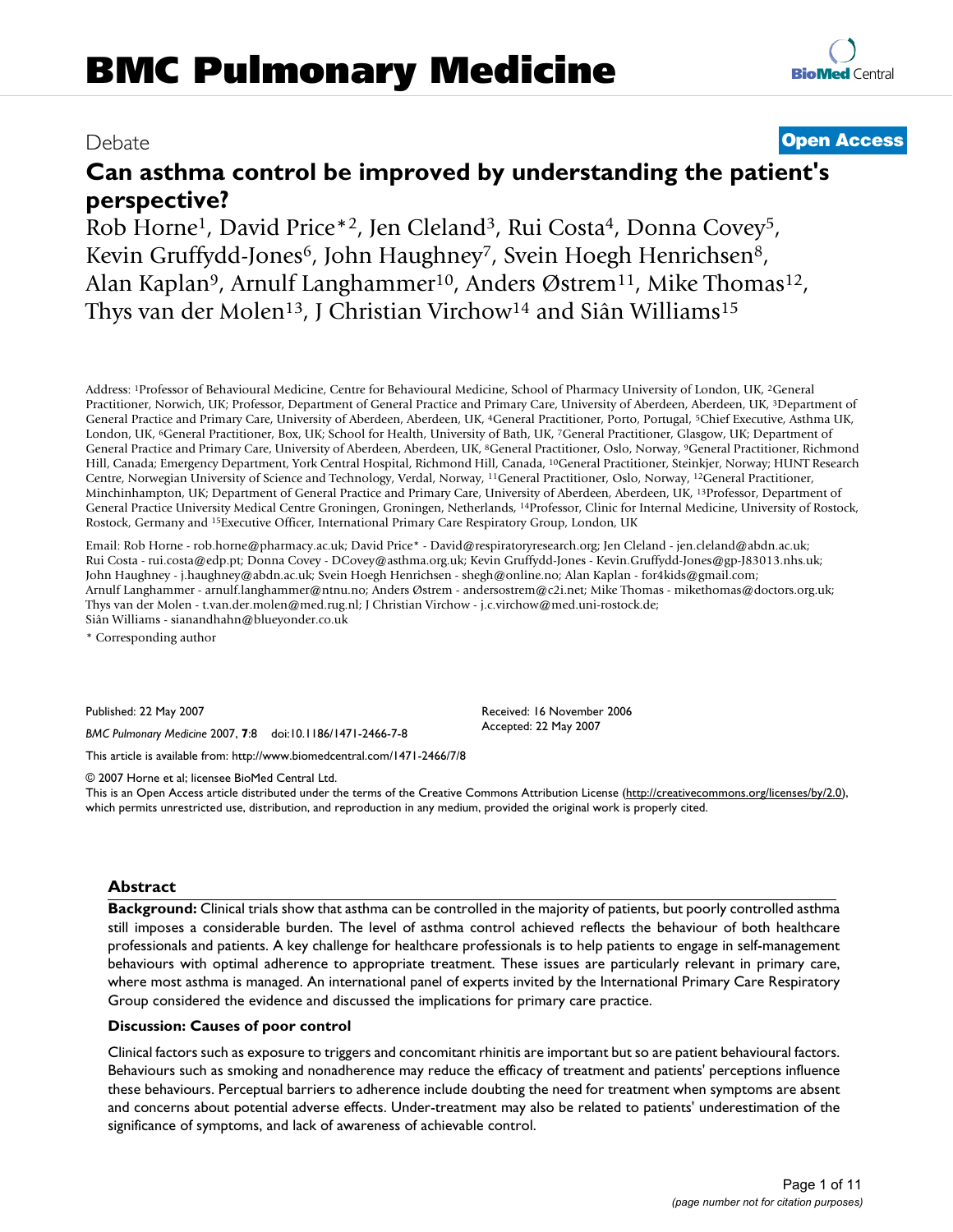#### **Implications**

Three key implications for healthcare professionals emerged from the debate. First, the need for simple tools to assess asthma control. Two approaches considered were the monitoring of biometric markers of control and questionnaires to record patient-reported outcomes. Second, to understand the reasons for poor control for individual patients, identifying both clinical (e.g. rhinitis) and behavioural factors (e.g. smoking and nonadherence to treatment). Third was the need to incorporate, within asthma review, an assessment of patient perspectives including their goals and aspirations and to elicit their beliefs and concerns about asthma and its treatment. This can be used as a basis for agreement between the healthcare professional and patient on a predefined target regarding asthma control and a treatment plan to achieve this.

**Summary:** Optimum review of asthma is essential to improve control. A key priority is the development of simple and effective tools for identifying poor control for individual patients coupled with a tailored approach to treatment to enable patients to set and achieve realistic goals for asthma control.

#### **Background**

Asthma is a chronic inflammatory disease of the airways, resulting in widespread but variable airflow obstruction in response to a variety of stimuli[1]. Airflow obstruction is usually reversible, either spontaneously or with treatment, though remodelling may lead to irreversible structural changes.

National and international guidelines clearly state that the aim of asthma management is to achieve and maintain control[1,2]. Controlled asthma is characterised by minimal or no symptoms during the day and at night, no asthma attacks, no emergency visits to physicians or hospitals, minimal need for reliever medications, no limitations on physical activities and exercise, nearly normal lung function and minimal or no side-effects from medication.

With the medical treatments currently available, it is possible to achieve control in the majority of patients with asthma, at least in the artificial setting of a clinical trial[3]. However, in the real world where patients make choices that may reflect conflicting priorities, asthma still imposes a considerable burden on healthcare systems, largely as a result of poor control.

There is evidence, from a 10 year Finish study, that enhancing the delivery of healthcare services, can improve asthma control[4] but, in most countries, poor control remains a significant burden for patients and the healthcare system. An analysis of nine studies conducted in Australia, Canada, France, Sweden, UK and USA showed that around one third of the direct costs of asthma, and threequarters of the total costs of asthma, were a consequence of uncontrolled disease[5]. In a US study conducted in 1993, the average cost per patient ranged from US\$47 for those with controlled disease, to US\$7030 for those with uncontrolled symptoms[6]. A survey in the UK found that the annual cost of a patient who experienced an asthma

exacerbation (indicative of uncontrolled asthma) was more than 3.5 times the cost of those who did not experience an attack (£381 vs. £108)[7]. International studies have confirmed the high cost of managing exacerbations[8,9].

There are many possible reasons for poor control (Table 1). However, regardless of the underlying causes, the level of control achieved reflects the behaviour of both healthcare professionals and patients (Figure 1)[10]. Healthcare professionals need to conduct asthma reviews and take appropriate action if control is poor. Patients need to engage in self-management behaviours with optimal adherence to appropriate treatment. Differences in the perspectives of patients and healthcare professionals could affect their behaviours and consequently the achievement of asthma control. It may be possible for healthcare professionals to improve asthma control by achieving a greater understanding of the patient's perspective.

These issues are of particular relevance in primary care, where the majority of patients with asthma are managed. An international panel of general practitioners, respiratory physicians, patient representatives and others with an interest in asthma control, under the auspices of the International Primary Care Respiratory Group (IPCRG), considered the evidence about patient perspectives and discussed the resulting implications. This report summarises the discussion.

#### **Discussion**

Presentations by group members on different aspects of asthma control resulted in a wide ranging discussion that crystallised around three key questions.

1. What levels of asthma control are patients currently achieving?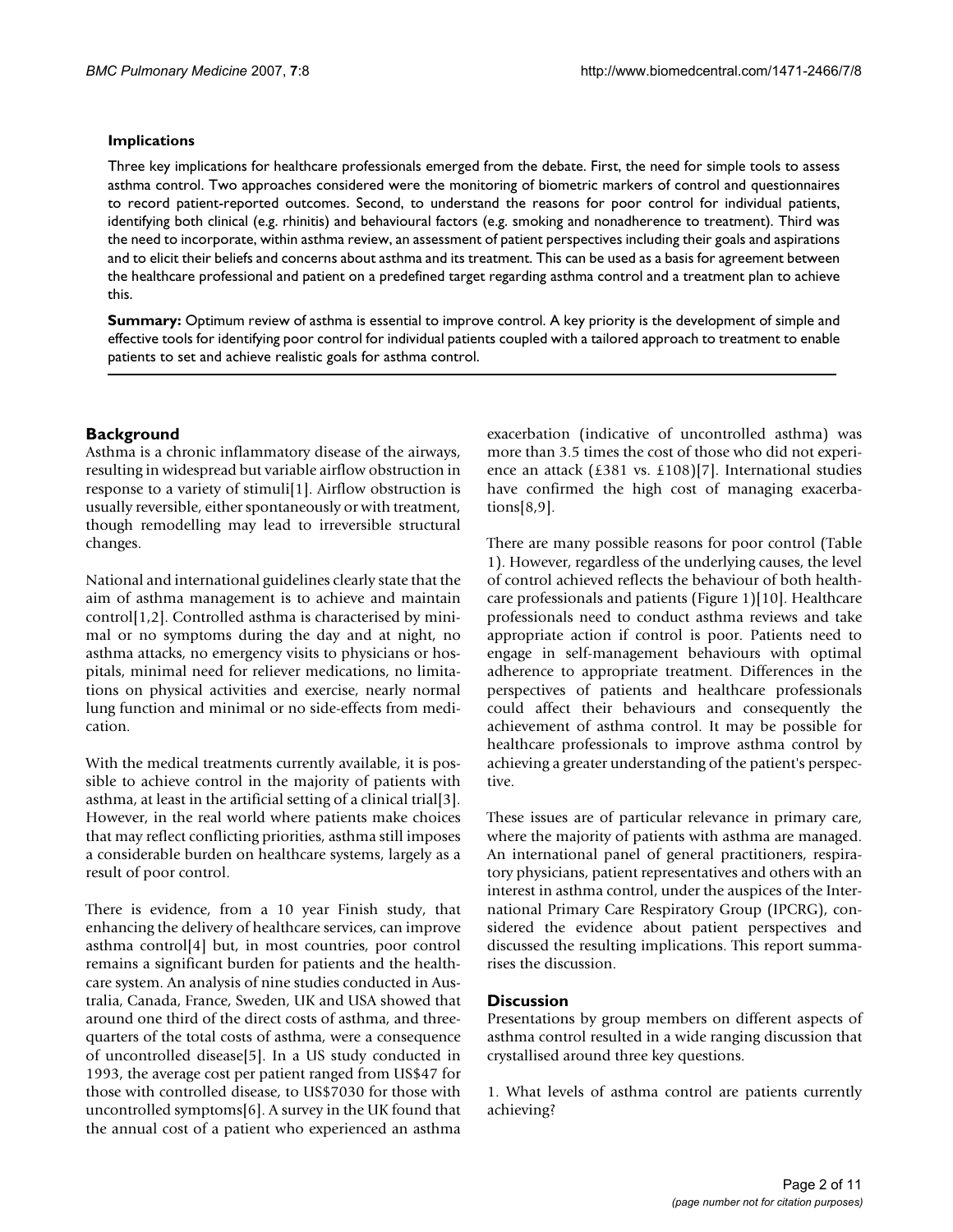#### **Table 1: Reasons for poor control**

2. What are the common causes of poor control?

3. What are the main patient-related determinants of asthma control?

Each of these questions is addressed, below.

#### *1 – What levels of asthma control are patients currently achieving?*

Large population-based studies, varying in methodology and funding, suggest that a substantial proportion of patients with asthma currently experience suboptimal levels of asthma control. The AIRE (Asthma Insights and Reality in Europe) study, involving over 2,800 people with asthma in France, Germany, Italy, Netherlands, Spain, Sweden and UK, found that asthma symptoms are part of everyday life for many patients[11]. More than half (56%) of the respondents (identified by telephone inter-



#### **Figure 1**

Patient and healthcare professional behaviour affects asthma control [10].

views of randomly selected households) suffered daytime symptoms in the last 4 weeks, and around one in three respondents experienced sleep disruption due to asthma at least once a week. Among the 753 children (<16 years) surveyed, 28% suffered night time symptoms in the previous month, with 61% needing to use their rescue medication.

Findings consistent with the AIRE study have been reported from the INSPIRE (INternational aSthma Patient Insight REsearch) study[12]. This study, conducted in eleven countries (Australia, Belgium, Canada, France, Germany, Italy, Netherlands, Spain, Sweden, UK, USA), included 3,415 adults with asthma treated with inhaled corticosteroids, recruited via their physicians and interviewed by telephone. Nearly three-quarters of the patients (74%) used a short-acting bronchodilator every day and half of all patients (51%) had at least one exacerbation requiring medical intervention in the past year. The mean number of asthma worsenings was 16 in those patients with uncontrolled asthma, compared with 6 in patients with well-controlled asthma.

#### *2 – What are the common causes of poor control?*

There are many reasons why asthma may be poorly controlled, both clinical and behavioural. Important clinical factors include the genetic characteristics of the individual, type of asthma (e.g. aspirin-sensitivity, neutrophilic activity), co-morbidity (e.g. dysfunctional breathing, allergic rhinitis)[13,14]. The behaviour of both clinicians and patients is also an important determinant of the level of asthma control achieved.

The behaviour of clinicians is vital in making an accurate diagnosis and prescribing the best treatment but also in carrying out appropriate review of progress and subsequent control[15]. Healthcare professionals may have limited awareness of symptom prevalence. In the AIR (Asthma in Real life) study, general practitioners substan-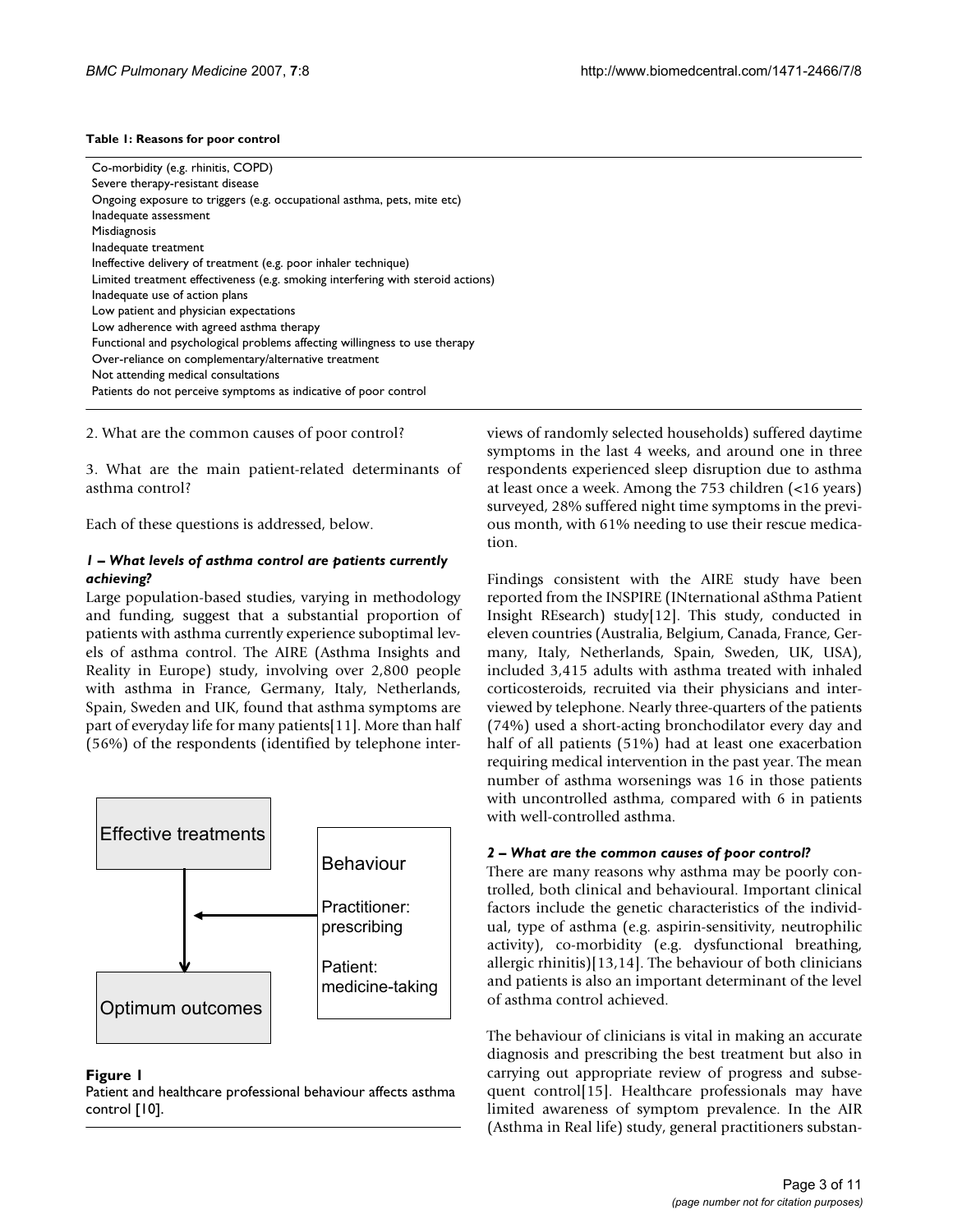

#### Figure 2

Healthcare professional and patient perspectives of the occurrence of asthma symptoms [16].

tially underestimated the prevalence of asthma symptoms (Figure 2)[16]. Furthermore, healthcare professionals may have difficulties estimating levels of asthma control[17,18]. Clearly, there is a need for healthcare professionals to appreciate the widespread occurrence of poor asthma control.

Patient behaviours are also key as the level of asthma control is influenced by adherence to treatment and other self-management behaviours[19] and smoking[20]. Patients' may also fail to consult their doctor. A UK survey found that 10% of asthmatic patients had seen no health professional about asthma in the previous 3 years[21].

## *3 – What are the main patient-related determinants of asthma control?*

#### *Patient expectations, aspirations and goals*

Patients may unnecessarily accept symptoms, assuming that frequent symptoms, exacerbations and lifestyle limitations are an inevitable consequence of having asthma[22]. In the AIRE study, the majority of patients considered themselves to have controlled asthma, yet symptom levels showed control failing to reach the levels expected by management guidelines[11]. Patients may not realise that effective treatments are available. This was demonstrated in a study of 517 patients in the UK[23]. While 58% of patients reported that they were very satisfied with the standard of their asthma management, this fell to 33% after being shown the standards that patients can expect, as detailed in international guidelines. Such work implies that there is a need to raise patient expectations by increasing awareness of the quality of life that could be attained.

#### *What level of control do patients want to achieve?*

When asked about the things that they most dislike about asthma, patients most report symptoms such as cough, breathlessness, and lifestyle restrictions[16]. In a study of patients with asthma, 55% of respondents reported that they would find a written action plan helpful[23], though another study reported that 45% of patients neither had nor wanted regular asthma review[15]. Some of the goals that patients say they want are apparently contradictory (e.g. they may want few symptoms and no impact on activities, but do not want to take medication that could help achieve this). In real life, patients make choices between different attributes of the disease and its treatment, trading off one aspect for another – just as they may choose between consumer goods that offer different features at different costs. Discrete choice experiments allow integration of these different aspects in one measure by presenting patients with a choice of scenarios, each of which includes the key characteristics at different levels. Health technology assessment agencies, such as NICE, may use information from discrete choice experiments to understand the issues that matter to patients[24].

A discrete choice experiment showed that patients were willing to experience higher levels of wheeze and sleep disturbance to avoid cough and breathlessness [25]. However, patients who have not experienced an exacerbation may not rate avoidance of an attack as highly as those who have suffered one, possibly because of the pronounced impact of an exacerbation on quality of life[26]. Discrete choice experiments have also been used to assess patient preference for different treatment regimens[27] and for autonomy in decision-making in asthma management[28].

## *Patient goals and asthma control*

Currently, asthma control is measured in ways defined by healthcare professionals (e.g. use of reliever medication, lung function, need for unscheduled healthcare). However, these standard methods use surrogate markers that do not seem to be necessarily relevant to the individual patient. In contrast, psychological treatments routinely use patient-defined goals, achievement of which can be seen by both patient and healthcare professional as markers of improvement. For example, an agoraphobic patient may set a goal of walking to the shop to buy a newspaper each day. Identifying and using patient goals has been shown to encourage patient involvement, which may lead to better adherence with therapy[29]. It is also consistent with the view that effective therapy is that which satisfies the patient's goals and expectations[30].

Few published studies have explored this issue in asthma with the exception of two recent studies. In the first study[31] in 329 adults with asthma, patients were asked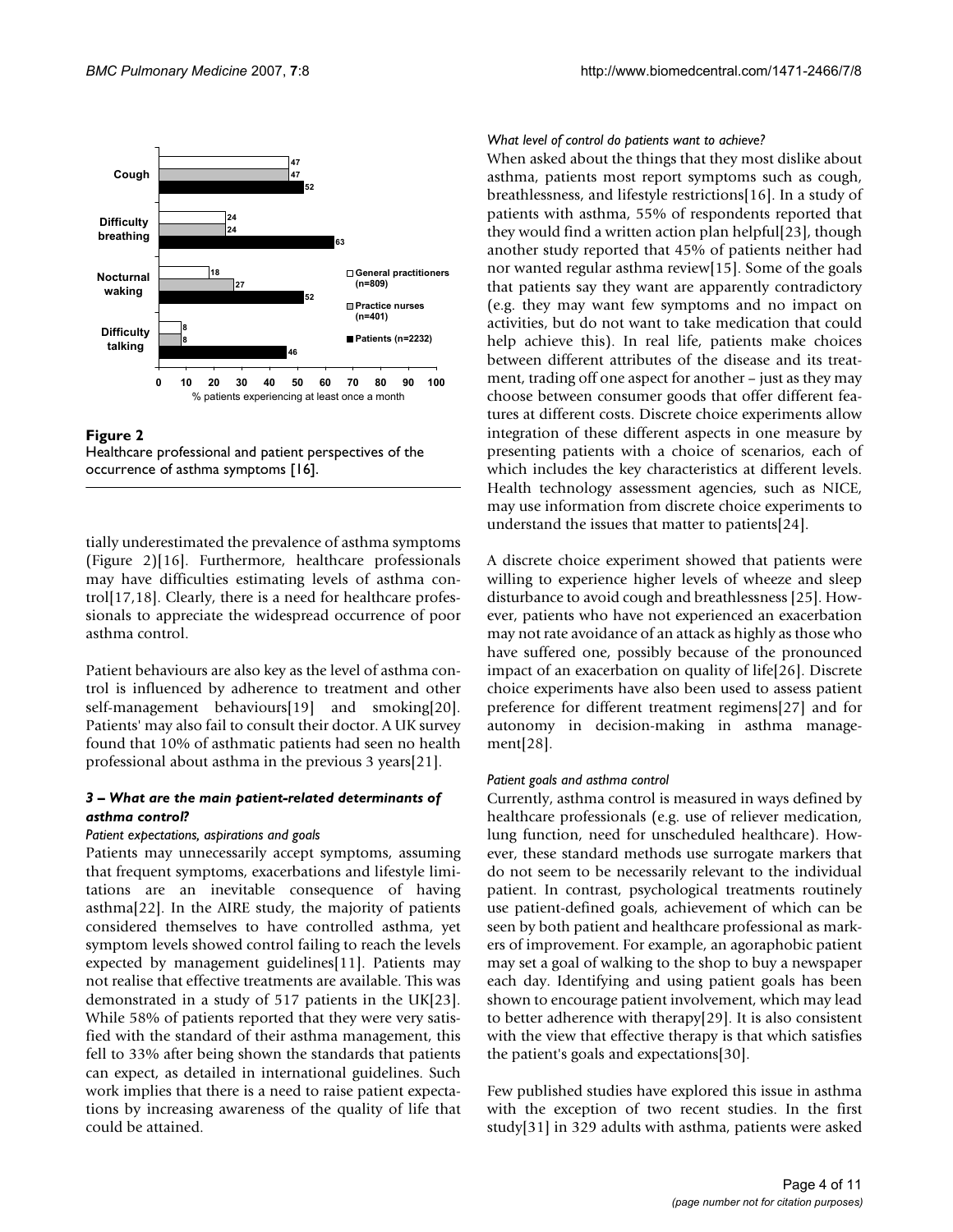to name up to three personal goals, achievement of which would indicate to them that their asthma treatment was effective. One year later, patients were asked to score the extent to which they had achieved their goals. Most patients (92%) were able to set three goals. Themes from patient-named goals were categorised qualitatively, subject to inter-rater reliability, with key words identified for each theme. Four main themes were identified: reducing activity limitation (named by 60% of participants), reducing asthma symptoms (named by 52% of patients), avoiding/reducing exacerbations (named by 46% of patients), and 38% wished to reduce their use of relief treatment. Within these themes, patients could name more specific behavioural goals (e.g. avoiding use of out-of-hours service, being able to play more sport). Patient-set goals appeared to be responsive to change. When asked to score the achievement of their goals at the end of the study, 49% of participants considered that they had achieved or partially achieved their own goals of treatment.

In the second study of 83 patients with exercise-induced asthma treated using montelukast or placebo, patients were also able to set their own goals[32]. The nature of these goals was very similar to that found previously, falling into four themes of reducing activity limitations, asthma symptoms, exacerbations and use of medication. These were more sensitive to change than the responses to the Royal College of Physicians' three questions[33].

## *Patient adherence to treatment and other aspects of selfmanagement*

Patients may not take the medications they have been prescribed, contributing to poor disease control. Regardless of age, gender and socioeconomic status of patients, and type and severity of disease, non-adherence rates of over 30% have consistently been noted across chronic illnesses[34] and with even higher rates of nonadherence to inhaled corticosteroids[35]. Non-adherence may be lower for more complex regimens, but significant non-adherence remains even when the frequency of dosing is reduced[36,37]. Furthermore, providing clear information – although essential – is not enough to guarantee adherence[38].

Nonadherence is best thought of as a variable behaviour, rather than a trait characteristic: most people are nonadherent some of the time. Nonadherence can have both intentional and unintentional causes. Unintentional nonadherence arises from capacity and resource limitations that prevent patients from implementing their decisions to follow treatment recommendations and involves individual constraints (e.g. poor inhaler technique, problems remembering doses etc) and aspects of their environment (e.g. problems of accessing prescriptions, cost, competing demands etc). Intentional nonadherence arises from the beliefs, attitudes and expectations that influence patients' motivation to begin and persist with the treatment regimen[37].

## *Patients' 'common-sense' beliefs about treatment and perceptions of asthma*

Patients' self-management of their asthma is strongly influenced by their 'common-sense' beliefs about illness and treatment[39]. Patients do not blindly follow treatment advice even when it comes from trusted parishioners. Rather they evaluate whether the advice makes common sense in the light of their own understanding and beliefs about the illness and treatment [40]. Patients' adherence to medication is particularly influenced by the way in which they evaluate their personal *need* for medication relative to their *concerns* about potential negative effects of taking it. The utility of this simple necessity-concerns framework in explaining nonadherence has been shown in studies across a range of chronic illnesses [41- 43], including asthma[44].

Patients are more likely to doubt the necessity of treatment if they do not perceive a good fit with their common-sense understanding of their illness and symptoms experiences relative to expectations[45,46]. A study of adherence to ICS in community-managed asthma patients in the UK showed that for many patients, the medical model of asthma as a chronic condition requiring daily preventer treatment was perceived to be at odds with their symptomatic experience of asthma as an episodic condition (e.g. my asthma isn't there when I don't have symptoms). These patients were more likely to doubt their personal need for daily ICS and were significantly less adherent[45]. Moreover, patients' concerns about potential adverse effects of medication become more salient when they doubt the necessity of treatment[40]. Patients' concerns about prescribed treatment extend beyond the experience of side effects to include more abstract worries arising from negative beliefs about pharmaceuticals such as the potential for dependence and long-term effects[47].

Mistrust of orthodox therapies may be one reason why many patients resort to unproven complimentary or alternative treatments for asthma. Surveys have shown high levels of use of such treatments by asthmatics in spite of a poor evidence base for efficacy[48].

Patients' beliefs about asthma and its treatment may be a hidden determinant of nonadherence when they are not volunteered in the consultation. If healthcare professionals are not aware of patient beliefs and hold different (sometimes opposing) beliefs about the nature of the illness and its appropriate treatment, then the consultation is unlikely to lead to successful outcomes. Where people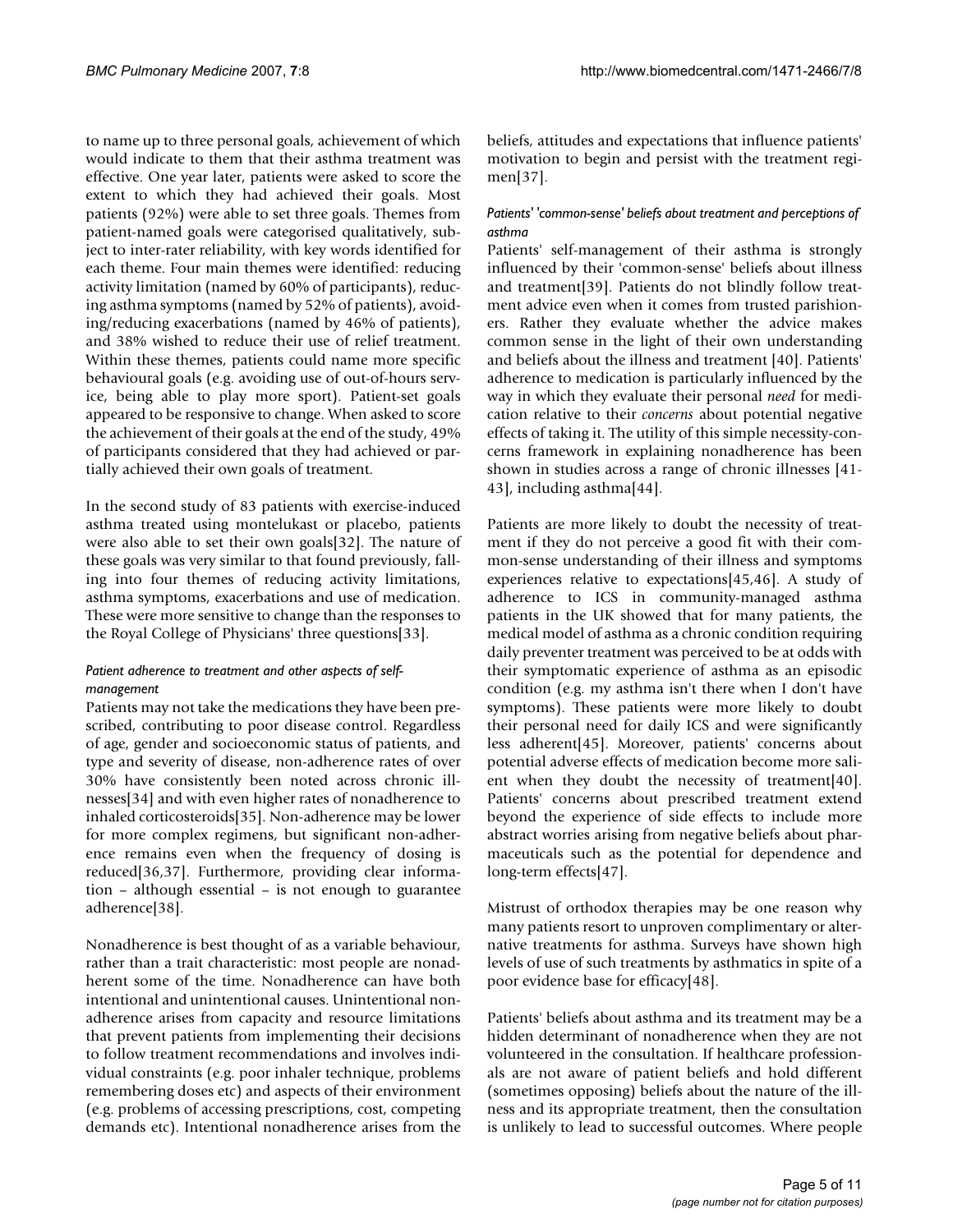lack information they may have inaccurate and uninformed views on the illness. They may also ignore missing information, devalue a treatment option, or make inferences based on the limited information they do have. Although patient beliefs govern their attitudes towards therapy, these beliefs are not fixed and can be changed through education and negotiation[49]. Finally, other psychological factors such as anxiety and depression may influence patient behaviour and asthma control[50]. Socioeconomic status[51] and ethnicity[52] are also important.

## **Implications for practice**

Three implications for health care professionals emerged from the debate on the patient's perspective of asthma control. The need

- 1. For simple tools to assess and monitor asthma control;
- 2. To identify the patient-related reasons for poor control;

3. To incorporate patient perspectives into the routine review of asthma in primary care

Each of these implications is discussed in turn, below.

## *1 – Assessing and monitoring asthma control Severity vs. control*

Management guidelines for asthma, as with many other diseases, include treatment algorithms based on severity of disease, as defined by the clinical features before treatment or by the treatment given[1,2]. Severity usually refers to the degree of underlying pathology. Deciding the severity of asthma is not always easy[53]. When respiratory specialists were shown a number of case studies and asked to assign the severity of the asthma for each case, there was considerable disagreement[54]. The inherent variability of asthma also presents problems for classification of severity[55]. Severe asthma, defined as persisting symptoms despite high levels of treatment, is likely to have a number of underlying reasons, including psychological and adherence factors[56].

Although the factors indicating control may be the same as those indicating severity (e.g. persistent symptoms,

impaired lung function, high bronchodilator use, oral steroid use, unscheduled consultations, hospitalisations, life-threatening attacks), there is a difference in the two concepts. Patients with severe asthma can be well-controlled, while those with mild underlying disease can show signs of poorly controlled disease. Changing the management plan to one based on control and the goals of patients may show improved outcomes compared to a plan based on severity.

Hospital-based studies have suggested that outcomes may be better with treatment algorithms based on parameters that are more closely linked to control than usual symptom-based management protocols. There is a reduction in exacerbation rate, although a higher inhaled corticosteroid load received, in patients given treatments that optimise reduction in bronchial hyperreactivity, rather than treatment on the basis of symptoms[57]. Likewise, a treatment strategy based on normalisation of sputum eosinophil levels resulted in reduced exacerbations compared to standard management protocols, without increasing steroid exposure[58]. A randomised controlled trial conducted in New Zealand used a management strategy incorporating exhaled nitric oxide (NO) readings and achieved control that was at least as good as that obtained with a guideline-based approach but using a lower inhaled steroid dosage[59]. The GOAL study used a strategy based on the combined aims of treatment given in the GINA guidelines[1], and showed that the majority of patients treated with individually titrated doses of inhaled corticosteroids, either alone or in combination with longacting beta<sub>2</sub>-agonist, could achieve and maintain control.

*The need for simple valid and reliable measures of asthma control* In many chronic diseases, healthcare professionals have a philosophy of treating to achieve a predefined target level in a surrogate marker that indicates good control However, in asthma, there is currently no simple, clear, accepted target measure that healthcare professionals can aim to achieve, and that patients can use as a reliable indicator of treatment effectiveness. Instead, asthma control is currently implied in a number of ways (Table 2).

Assessment of asthma has traditionally been based on parameters noted in management guidelines, such as lung

**Table 2: Current methods used to imply level of asthma control**

| Measure                   | Comments                                                                   |
|---------------------------|----------------------------------------------------------------------------|
|                           |                                                                            |
| Symptoms                  | Day, night, exercise-induced                                               |
| Lung function             | % predicted, % variability                                                 |
| Healthcare resource use   | Rescue medication, oral steroids, emergency consultations, hospitalisation |
| Bronchial hyperreactivity | Not suitable for routine clinical use                                      |
| <b>Biomarkers</b>         | Sputum eosinophils, exhaled NO                                             |
| Health status             | Numerous questionnaires available                                          |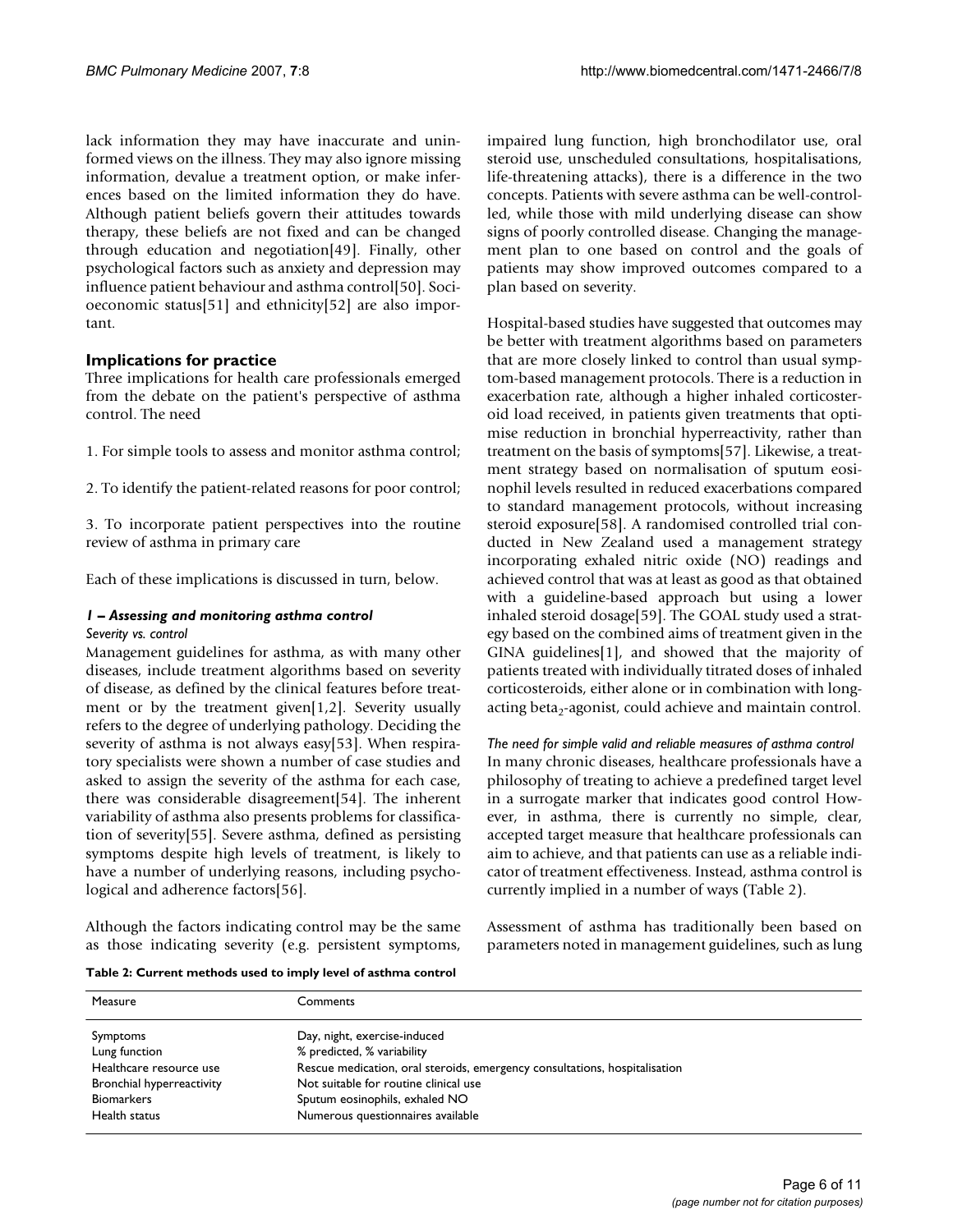function and symptoms. However, there is little correlation between commonly measured objective measurement of lung function using peak flow meters or spirometry and the level of symptoms or quality of life impairment perceived by patients[60], and less easily measured parameters such as lung hyper-inflation may show better correlations with symptoms such as breathlessness[61]. This may be due, in part, to other factors that influence perception of symptoms, such as concomitant anxiety, depression and socioeconomic status[51]. The demonstration of variability and reversibility of airflow limitation confirms asthma but the absence of these features at a given moment in time does not preclude the diagnosis.

A simple tool is required to assess asthma control accurately. The tool needs to be quick to use in primary care, where the majority of patients with asthma are managed by a range of healthcare professionals, in brief consultations. The ideal features of an asthma control tool are summarised in Table 3. Two approaches can be considered: monitoring of biometric markers of control and development of questionnaires to record patient-reported outcomes.

Biometric markers assess factors associated with the pathogenesis of asthma. The definition of asthma encompasses airways hyperresponsiveness and inflammation, which may both be more closely linked to asthma control than traditional measures of symptoms and lung function. Measurements of bronchial hyperreactivity have higher sensitivity and specificity for the diagnosis of asthma than measurements of diurnal variation in peak flow[62,63]. Exacerbations occur more frequently in patients with high bronchial reactivity, compared with those with reduced bronchial reactivity, though there is poor correlation between bronchial hyperreactivity and markers of inflammation. Bronchial hyperreactivity can be assessed by direct challenge (e.g. inhalation of histamine or methacholine) or indirectly (e.g. using exercise, or inhalation of hypertonic saline or mannitol). However, measurements of bronchial hyperreactivity are time consuming, and require appropriate equipment and healthcare professional expertise as well as patient cooperation, limiting the value of the approach as a practical measure of control. There is some interest in the use of mannitol

**Table 3: Ideal features of a tool to assess asthma control**

**C**onvenient to perform **O**bjective measure of asthma control Simple **N**umeric value Give a clear **T**arget to guide treatment **R**eliable, valid and responsive to changes in asthma control over time Able to predict **O**utcomes Complementary to **L**ung function tests

BHR but this approach has yet to be fully evaluated in primary care.

Inflammation is central to the pathogenesis of asthma, with anti-inflammatory treatment forming the basis of asthma management. New technological developments enable non-invasive measurement of inflammation. Eosinophil count estimations in spontaneously produced or induced sputum can be measured as a marker of control, though the method requires appropriate expertise and laboratory support so is not currently suitable for use in routine primary care. Another surrogate measure of inflammation is exhaled nitric oxide (NO). NO is produced in low levels by airways epithelial and endothelial cells, but inflammatory cells contribute to greatly increased levels, explaining the observed correlation between NO-levels and eosinophilic inflammation[64]. Until recently, exhaled NO estimations necessitated the use of expensive monitoring equipment restricted to secondary care and research settings. However, technological advances have resulted in the development of inexpensive, handheld monitors to record exhaled NO, which are potentially available for use in primary care. This biometric method for assessment of control has some promise and is currently being evaluated.

#### *Patient-based outcome measures*

Patient-based outcome measures (Table 4)[65] may be useful to assess asthma control. A number of such tools have been developed that involve questioning the patient about outcomes achieved. Such tools may be generic or disease specific. Generic measures, such as the EQ-5D[66], are often easy to use, brief and acceptable to both patients and practitioners. They also capture the impact of comorbid conditions (which are common in patients with asthma) and allow comparison across patient groups and therapies. However, asthma-specific outcome measures are more sensitive than generic measures to diseasespecific aspects of health-related quality of life and the effects of asthma treatments.

There are a number of asthma-specific patient-based measures available that vary in characteristics, technical validity and ease of use. The Rule of Two™ consists of three items covering asthma symptoms and rescue medication use, each of which is answered with 'yes' (= 2 points) or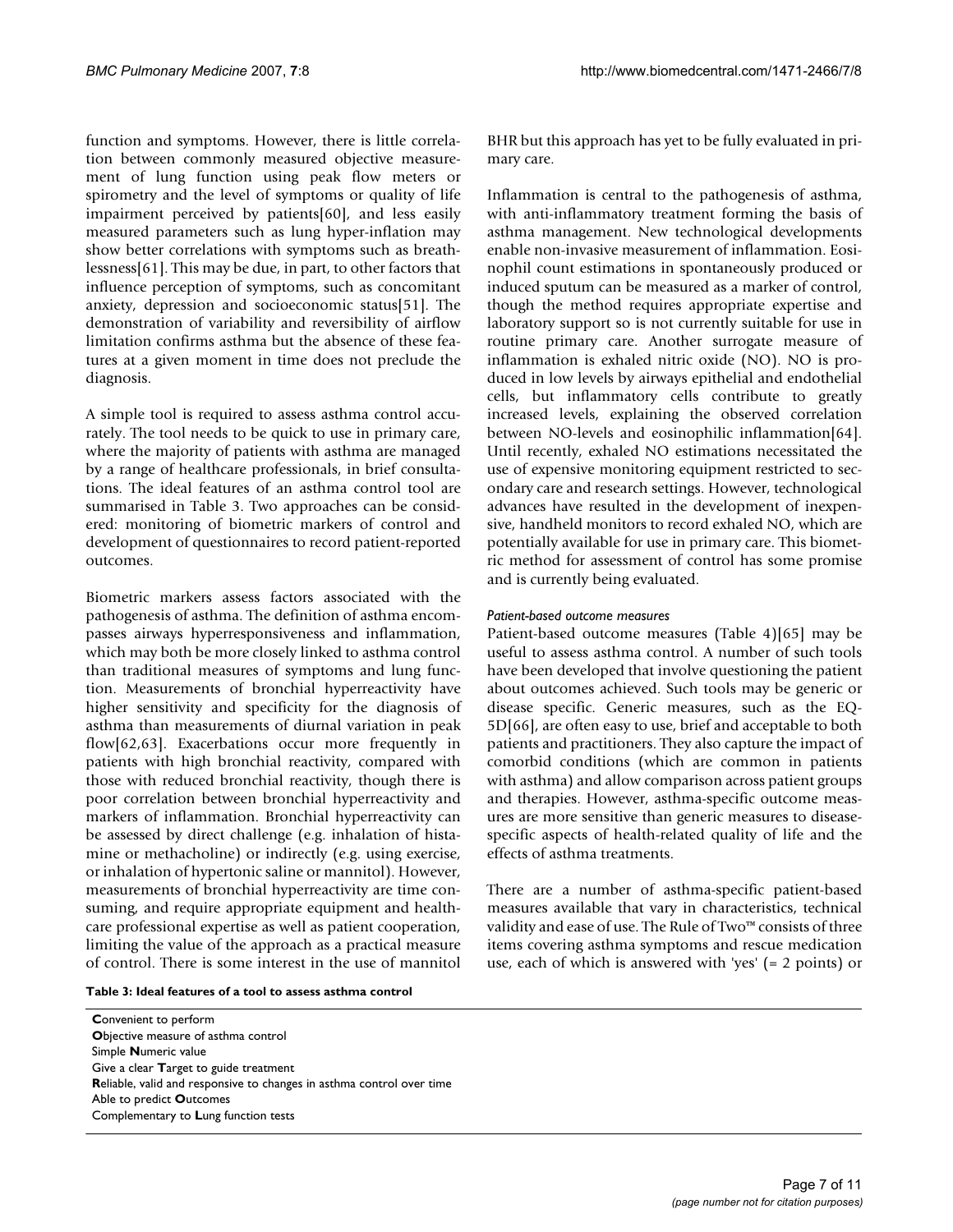| Table 4: Criteria for selecting patient-based outcome measures [65] |  |  |  |
|---------------------------------------------------------------------|--|--|--|
|---------------------------------------------------------------------|--|--|--|

| Criteria         | Comments                                                   |
|------------------|------------------------------------------------------------|
|                  |                                                            |
| Appropriateness  | Match to the specific purpose and question to be addressed |
| Reliability      | Reproducible and internally consistent                     |
| <b>Validity</b>  | Measures what it purports to measure                       |
| Responsiveness   | Sensitivity to changes of importance to patients           |
| Precision        | Number and accuracy of distinctions made by the instrument |
| Interpretability | How meaningful the scores are                              |
| Acceptability    | How acceptable to the respondents                          |
| Feasibility      | Effort, burden and disruption to staff and clinical care   |
|                  |                                                            |

'no' (= 1 point) so that summing the answers gives a score ranging from 3 (= poor control) to 6 (= good control)[67]. Although some validation of the instrument has been carried out, there is no information on a minimal important difference and limited data on responsiveness. However, the instrument is quick and easy to use in consultations. The 30-second test is widely used in Canada, where it is recommended in management guidelines[68]. Although the six questions are easy and quick to answer with yes/ no, responsiveness has not been determined. The Royal College of Physicians three questions are validated against other tools, widely used in the UK and recommended in management guidelines[33]. With the questions requiring simple yes/no answers, the method is quick and easy to use in clinical practice. Tools such as the Asthma Control Test™ (ACT)[69,70], and the Asthma Control Questionnaire™ (ACQ)[71,72] are also useful, and show good correlation with each other [53,73]. The ACT is shorter, requires no calculations and includes a question on the patient's view of control so gives a useful insight into the patient perspective. Both the ACT and ACQ are validated tools that are reliable and responsive to changes in asthma control over time, and provide a single numerical indication of control that has the potential to provide a target to drive management, analogous to that of a blood pressure measurement or a lipid measurement for management of hypertension or dyslipidaemia. Both measures have the potential to influence long-term asthma outcomes, raising expectations for asthma management and facilitating the achievement of asthma control.

#### *2 – Identifying and addressing patient-related reasons for poor control*

Identifying poor asthma control is the first step in improving it. The next step is to establish the reasons for poor control in individual patients. This should include an assessment of whether patient behaviours such as smoking or treatment nonadherence might be contributory factors. Patients may be reluctant to admit smoking or nonadherence if they believe that this will offend the clinician. However, asking adherence questions in a supportive manner, which sanctions nonadherence, can overcome this problem leading to more accurate reports[45].

It is also important to identify the specific reasons for nonadherence in individual patients. One of the reasons why previous interventions to improve adherence have met with limited success[74] is that they have taken a 'one-size fits all' approach, rather than individualising the approach to meet the specific needs of the patient[37]. Interventions to facilitate optimum adherence with asthma therapy are likely to be more effective if they are individualised and address perceptual barriers (e.g. patient beliefs and expectations) as well as practical barriers (e.g. regimen convenience, ability to use inhaler devices)[45].

Healthcare professionals can provide information about illness and treatment. However, unless the information given has an impact on patients' common-sense beliefs about the illness and treatment, it will not change patient behaviour. Healthcare professionals should ask about current illness and treatment beliefs. Although patient beliefs govern attitudes towards therapy, these beliefs are not fixed and can be changed through education and negotiation, leading to a better understanding of asthma that may promote more effective self-care behaviours[45]. In short, what people believe about their asthma may affect how they cope with it, and tailored education is the first stage. A three-step approach, covering perceptions and practicalities, has been suggested to facilitate optimal adherence to appropriately prescribed treatment[75]. This suggests that healthcare professionals should:

1) provide a common-sense rationale for the necessity of treatment that is consistent with the patient's commonsense model of asthma and their goals for asthma control

2) elicit and address specific concerns about treatment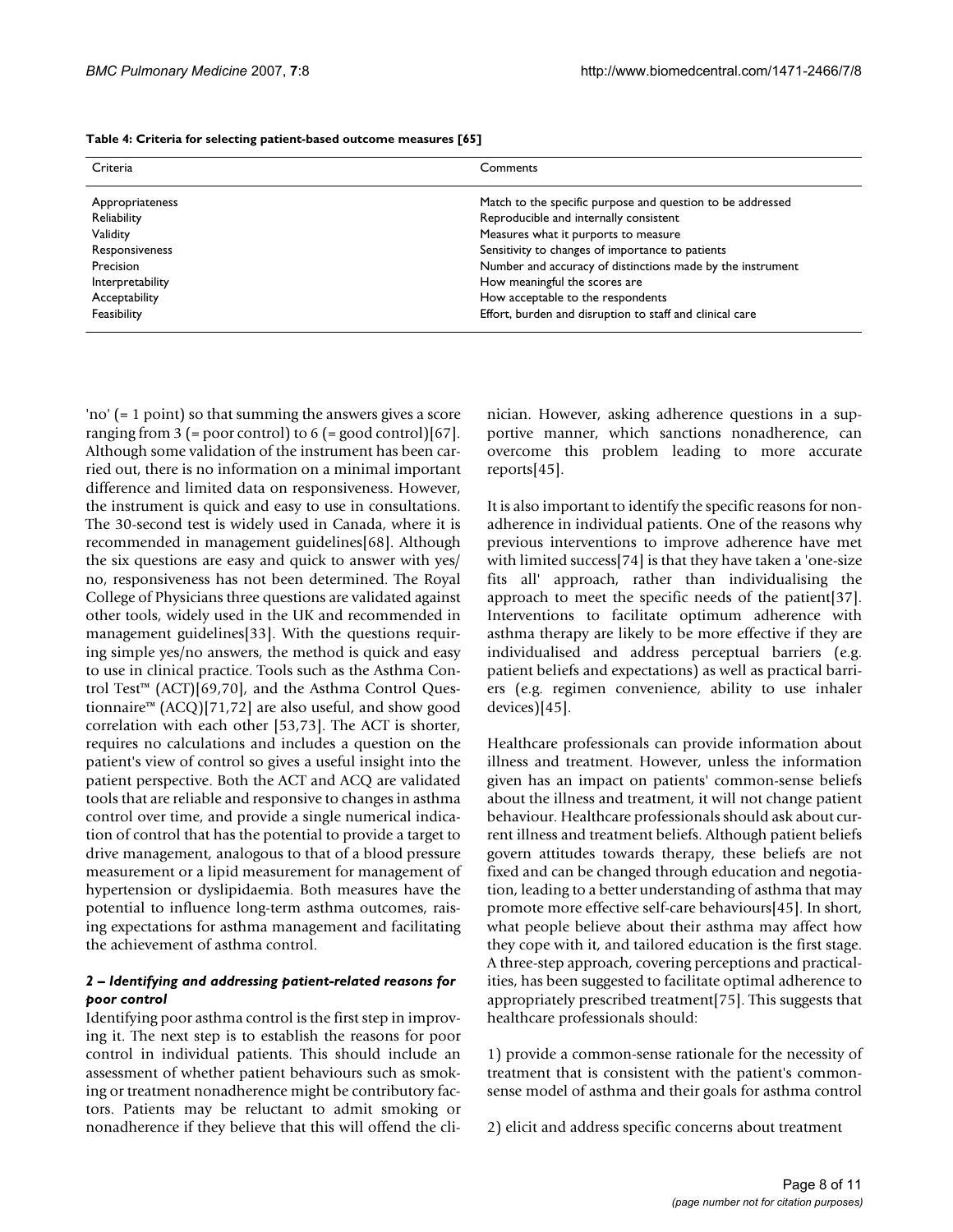3) prescribe a convenient treatment regimen tailored to address practical barriers to adherence (e.g. correct inhaler technique, use of combination inhalers to reduce inhaler load (if indicated)).

Identifying and addressing misplaced health beliefs (e.g. asthma is an episodic disease) may be helped by tailoring education to the patient's own needs and goals. Explicitly eliciting patient goals and using these as a basis for treatment and education may allow professionals to identify more effectively what is important to the patient and allow the patient to assess meaningful changes in their asthma. The importance of the patient in their own selfcare is increasingly recognised, with development of initiatives to support self-care[76]. Teaching physicians to improve interactions with patients can result in greater ability to address patients' fears about asthma medication and improvement in asthma control[77].

#### *3 – Incorporating patient perspectives into the routine review of asthma in primary care*

The identification of non-adherence as a cause of poor control, and the factors contributing to poor adherence, has increased recognition of the need for individual patient-centred reviews. However, there are increasing resource constraints in primary care. Currently, asthma reviews are often not standardised in structure and data collection, are not comprehensive, fail to address the needs and expectations of patients, are ineffective at reducing morbidity and mortality, and are poorly attended.

The Minimal Asthma Assessment Tool (MAAT) is under development as a method to address some of these issues, and to help prioritise patients for primary care review by identifying poor asthma control and the causes of poor control for individual patients[78]. The MAAT consists of a brief 2-page questionnaire covering patient views about preventer inhalers, actual use and perceived side-effects, how asthma affects the individual, and issues likely to affect asthma control such as smoking and co-morbid rhinitis. An international study is planned to evaluate use of the MAAT. The development of effective tools to facilitate more efficient, patient-centred review of asthma in primary care is vital to improving asthma control and patient quality of life.

## **Summary**

It is possible to improve current levels of asthma control if healthcare professionals do four things:

1) use appropriate, patient-centred tools to assess control

2) identify the reasons for poor control in individual patients

3) work with patients to design individual treatment plans that address poor control and the causes of poor control, taking account of patient goals and aspirations

4) monitor outcomes and take appropriate action through regular review

## **Competing interests**

Most of the authors or their research teams have received honoraria at various times for their involvement in advisory panels or meetings, and/or funding for research projects from a number of companies marketing respiratory products. However, the authors declare that they have no competing interests that have affected their views expressed in this paper.

## **Authors' contributions**

All authors were present for the full duration of the discussion and contributed by making presentations and/or participating in the ensuing discussion. All authors have had the opportunity to read and amend draft versions of the manuscript.

## **Acknowledgements**

A medical writer, Dr Diane Storey, attended the discussion and produced the first draft of the manuscript. The IPCRG invited the participants, organised the discussion and contracted the medical writer, with expenses covered by an unrestricted educational grant from GlaxoSmithKline.

## **References**

- 1. Global Initiative for Asthma (GINA): **GINA.** [[http://www.ginas](http://www.ginasthma.com) [thma.com](http://www.ginasthma.com)].
- 2. BTS British Thoracic Society/Scottish Intercollegiate Guidelines Network: **[Guidelines on asthma management.](http://www.ncbi.nlm.nih.gov/entrez/query.fcgi?cmd=Retrieve&db=PubMed&dopt=Abstract&list_uids=12653493)** *Thorax* 2003, **58(suppl 1):**i1-i94.
- 3. Bateman ED, Boushey HA, Bousquet J, Busse WW, Clark TJ, Pauwels RA, Pedersen SE: **Can guideline-defined asthma control be achieved? The Gaining Optimal Asthma ControL study.** *American Journal of Respiratory Critical Care Medicine* 2004, **170(8):**836-844.
- 4. Haahtela T, Klaukka T, Koskela K, Erhola M, Laitinen LA: **[Asthma](http://www.ncbi.nlm.nih.gov/entrez/query.fcgi?cmd=Retrieve&db=PubMed&dopt=Abstract&list_uids=11562522) [programme in Finland: a community problem needs com](http://www.ncbi.nlm.nih.gov/entrez/query.fcgi?cmd=Retrieve&db=PubMed&dopt=Abstract&list_uids=11562522)[munity solutions.](http://www.ncbi.nlm.nih.gov/entrez/query.fcgi?cmd=Retrieve&db=PubMed&dopt=Abstract&list_uids=11562522)** *Thorax* 2001, **56(10):**806-814.
- 5. Barnes PJ, Jonsson B, Klim JB: **[The costs of asthma.](http://www.ncbi.nlm.nih.gov/entrez/query.fcgi?cmd=Retrieve&db=PubMed&dopt=Abstract&list_uids=8726924)** *European Respiratory Journal* 1996, **9(4):**636-642.
- 6. Lamb HM, Culy CR, Faulds D: **[Inhaled fluticasone propionate. A](http://www.ncbi.nlm.nih.gov/entrez/query.fcgi?cmd=Retrieve&db=PubMed&dopt=Abstract&list_uids=11151402) [pharmacoeconomic review of its use in the management of](http://www.ncbi.nlm.nih.gov/entrez/query.fcgi?cmd=Retrieve&db=PubMed&dopt=Abstract&list_uids=11151402) [asthma.](http://www.ncbi.nlm.nih.gov/entrez/query.fcgi?cmd=Retrieve&db=PubMed&dopt=Abstract&list_uids=11151402)** *Pharmacoeconomics* 2000, **18(5):**487-510.
- 7. Hoskins G, McCowan C, Neville RG, Thomas GE, Smith B, Silverman S: **[Risk factors and costs associated with an asthma attack.](http://www.ncbi.nlm.nih.gov/entrez/query.fcgi?cmd=Retrieve&db=PubMed&dopt=Abstract&list_uids=10607797)** *Thorax* 2000, **55(1):**19-24.
- 8. Lane S, Molina J, Plusa T: **[An international observational pro](http://www.ncbi.nlm.nih.gov/entrez/query.fcgi?cmd=Retrieve&db=PubMed&dopt=Abstract&list_uids=16099149)[spective study to determine the cost of asthma exacerba](http://www.ncbi.nlm.nih.gov/entrez/query.fcgi?cmd=Retrieve&db=PubMed&dopt=Abstract&list_uids=16099149)[tions \(COAX\).](http://www.ncbi.nlm.nih.gov/entrez/query.fcgi?cmd=Retrieve&db=PubMed&dopt=Abstract&list_uids=16099149)** *Respiratory Medicine* 2006, **100(3):**434-450.
- 9. Williams AE, Lloyd AC, Rabe KF: **Reduced cost of unscheduled healthcare resource use in patients with well-controlled asthma.** *Eur Respir J* 2005, **26(suppl 49):**44s.
- 10. Horne R: **Beliefs and adherence to treatment: the challenge for research and clinical practice.** In *The Power of Belief: Psychosocial Influence on Illness, Disability and Medicine* Edited by: Halligan, P.W., Aylward, M.. Oxford , Oxford University Press; 2006:115 -1136.
- 11. Rabe KF, Vermeire PA, Soriano JB, Maier WC: **[Clinical manage](http://www.ncbi.nlm.nih.gov/entrez/query.fcgi?cmd=Retrieve&db=PubMed&dopt=Abstract&list_uids=11153575)[ment of asthma in 1999: the Asthma Insights and Reality in](http://www.ncbi.nlm.nih.gov/entrez/query.fcgi?cmd=Retrieve&db=PubMed&dopt=Abstract&list_uids=11153575) [Europe \(AIRE\) study.](http://www.ncbi.nlm.nih.gov/entrez/query.fcgi?cmd=Retrieve&db=PubMed&dopt=Abstract&list_uids=11153575)** *European Respiratory Journal* 2000, **16(5):**802-807.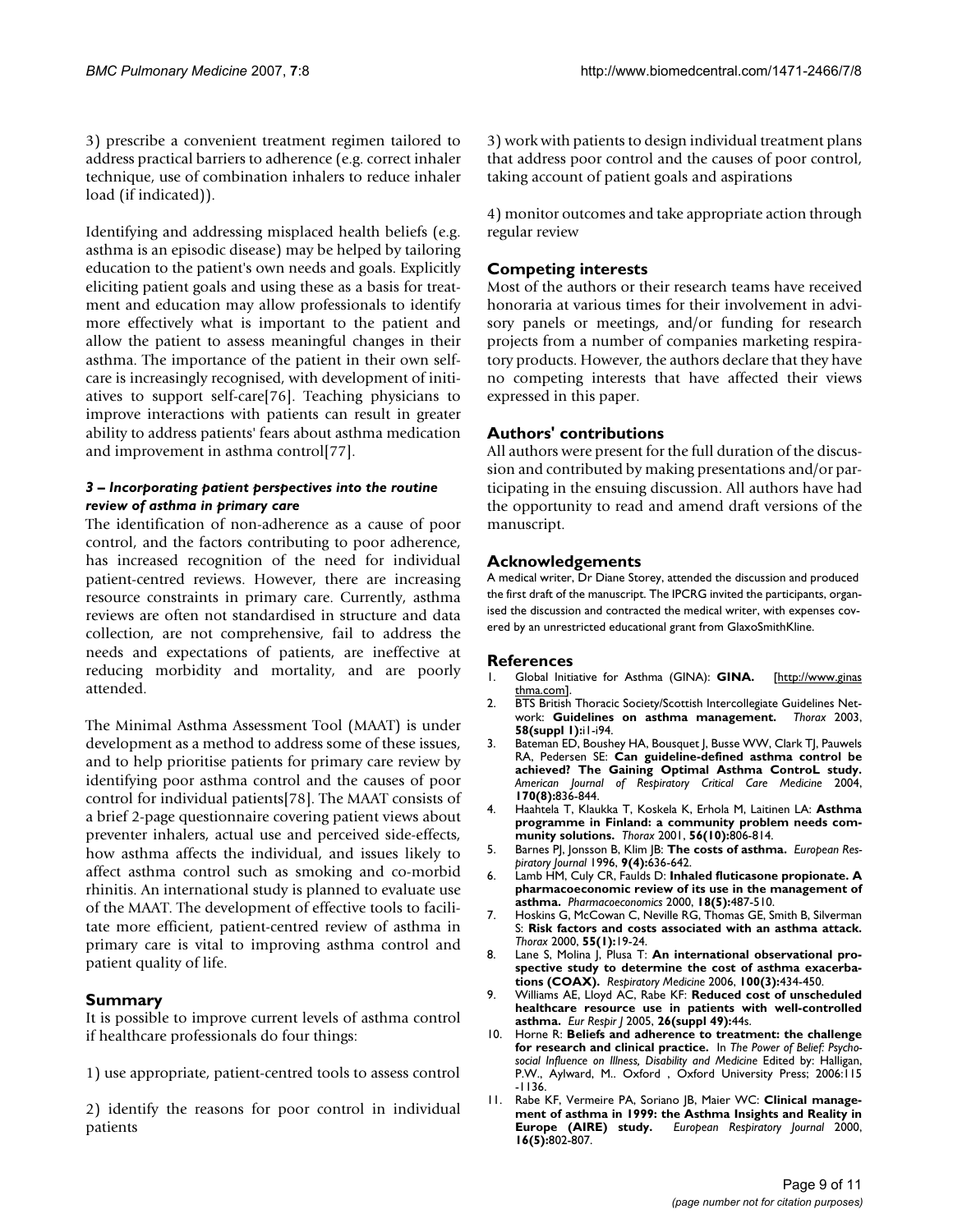- 12. Partridge MR, van der Molen T, Myrseth SE, Busse WW: **Attitudes and actions of asthma patients on regular maintenance therapy: the INSPIRE study.** *BMC Pulm Med* 2006, **6(13):**.
- 13. Thomas M, McKinley RK, Freeman E, Foy C, Prodger P, Price D: **[Breathing retraining for dysfunctional breathing in asthma: a](http://www.ncbi.nlm.nih.gov/entrez/query.fcgi?cmd=Retrieve&db=PubMed&dopt=Abstract&list_uids=12554890) [randomised controlled trial.](http://www.ncbi.nlm.nih.gov/entrez/query.fcgi?cmd=Retrieve&db=PubMed&dopt=Abstract&list_uids=12554890)** *Thorax* 2003, **58(2):**110-115.
- 14. Thomas M, Kocevar VS, Zhang Q, Yin DD, Price D: **[Asthma](http://www.ncbi.nlm.nih.gov/entrez/query.fcgi?cmd=Retrieve&db=PubMed&dopt=Abstract&list_uids=15629992)[related health care resource use among asthmatic children](http://www.ncbi.nlm.nih.gov/entrez/query.fcgi?cmd=Retrieve&db=PubMed&dopt=Abstract&list_uids=15629992) [with and without concomitant allergic rhinitis.](http://www.ncbi.nlm.nih.gov/entrez/query.fcgi?cmd=Retrieve&db=PubMed&dopt=Abstract&list_uids=15629992)** *Pediatrics* 2005, **115(1):**129-134.
- 15. Price D, Wolfe S: Patients' use and views on the service pro**vided.** *Asthma Journal* 2000, **5:**141-144.
- 16. Price D, Ryan D, Pearce L, Bride F: **The AIR study: asthma in real life.** *Asthma Journal* 1999, **4:**74-78.
- 17. Juniper EF, Chauhan A, Neville E, Chatterjee A, Svensson K, Mork AC, Stahl E: **[Clinicians tend to overestimate improvements in](http://www.ncbi.nlm.nih.gov/entrez/query.fcgi?cmd=Retrieve&db=PubMed&dopt=Abstract&list_uids=16701667) [asthma control: an unexpected observation.](http://www.ncbi.nlm.nih.gov/entrez/query.fcgi?cmd=Retrieve&db=PubMed&dopt=Abstract&list_uids=16701667)** *Primary Care Respiratory Journal* 2004, **13(4):**181-184.
- 18. Boulet LP, Phillips R, O'Byrne P, Becker A: **[Evaluation of asthma](http://www.ncbi.nlm.nih.gov/entrez/query.fcgi?cmd=Retrieve&db=PubMed&dopt=Abstract&list_uids=12522488) [control by physicians and patients: comparison with current](http://www.ncbi.nlm.nih.gov/entrez/query.fcgi?cmd=Retrieve&db=PubMed&dopt=Abstract&list_uids=12522488) [guidelines.](http://www.ncbi.nlm.nih.gov/entrez/query.fcgi?cmd=Retrieve&db=PubMed&dopt=Abstract&list_uids=12522488)** *Canadian Respiratory Journal* 2002, **9(6):**417-423.
- 19. Cochrane GM, Horne R, Chanez P: **[Compliance in asthma.](http://www.ncbi.nlm.nih.gov/entrez/query.fcgi?cmd=Retrieve&db=PubMed&dopt=Abstract&list_uids=10603624)** *Respiratory Medicine* 1999, **93(11):**763-769.
- 20. Tomlinson JE, McMahon AD, Chaudhuri R, Thompson JM, Wood SF, Thomson NC: **[Efficacy of low and high dose inhaled corticos](http://www.ncbi.nlm.nih.gov/entrez/query.fcgi?cmd=Retrieve&db=PubMed&dopt=Abstract&list_uids=15790982)[teroid in smokers versus non-smokers with mild asthma.](http://www.ncbi.nlm.nih.gov/entrez/query.fcgi?cmd=Retrieve&db=PubMed&dopt=Abstract&list_uids=15790982)** *Thorax* 2005, **60(4):**282-287.
- 21. National Asthma Campaign: **Out in the open: A true picture of asthma in the United Kingdom today. National Asthma Campaign Audit 2001.** *Asthma Journal* 2001, **6 (suppl):**1-14.
- Lai CK, De Guia TS, Kim YY, Kuo SH, Mukhopadhyay A, Soriano JB, Trung PL, Zhong NS, Zainudin N, Zainudin BM: **Asthma control in the Asia-Pacific region: the Asthma Insights and Reality in Asia-Pacific Study.** *Journal of Allergy and Clinical Immunology* 2003, **111(2):**263-268.
- 23. Haughney J, Barnes G, Partridge M, Cleland J: [The Living & Breath](http://www.ncbi.nlm.nih.gov/entrez/query.fcgi?cmd=Retrieve&db=PubMed&dopt=Abstract&list_uids=16701634)**[ing Study: a study of patients' views of asthma and its treat](http://www.ncbi.nlm.nih.gov/entrez/query.fcgi?cmd=Retrieve&db=PubMed&dopt=Abstract&list_uids=16701634)[ment.](http://www.ncbi.nlm.nih.gov/entrez/query.fcgi?cmd=Retrieve&db=PubMed&dopt=Abstract&list_uids=16701634)** *Primary Care Respiratory Journal* 2004, **13(1):**28-35.
- 24. Ryan M: **[Discrete choice experiments in health care.](http://www.ncbi.nlm.nih.gov/entrez/query.fcgi?cmd=Retrieve&db=PubMed&dopt=Abstract&list_uids=14962852)** *BMJ* 2004, **328(7436):**360-361.
- 25. Osman LM, McKenzie L, Cairns J, Friend JA, Godden DJ, Legge JS, Douglas JG: **[Patient weighting of importance of asthma symp](http://www.ncbi.nlm.nih.gov/entrez/query.fcgi?cmd=Retrieve&db=PubMed&dopt=Abstract&list_uids=11209103)[toms.](http://www.ncbi.nlm.nih.gov/entrez/query.fcgi?cmd=Retrieve&db=PubMed&dopt=Abstract&list_uids=11209103)** *Thorax* 2001, **56(2):**138-142.
- 26. Andersson F, Borg S, Stahl E: **[The impact of exacerbations on the](http://www.ncbi.nlm.nih.gov/entrez/query.fcgi?cmd=Retrieve&db=PubMed&dopt=Abstract&list_uids=14579992) [asthmatic patient's preference scores.](http://www.ncbi.nlm.nih.gov/entrez/query.fcgi?cmd=Retrieve&db=PubMed&dopt=Abstract&list_uids=14579992)** *Journal of Asthma* 2003, **40(6):**615-623.
- 27. Johansson G, Stallberg B, Tornling G, Andersson S, Karlsson GS, Falt K, Berggren F: **[Asthma treatment preference study: a conjoint](http://www.ncbi.nlm.nih.gov/entrez/query.fcgi?cmd=Retrieve&db=PubMed&dopt=Abstract&list_uids=15006950)** [analysis of preferred drug treatments.](http://www.ncbi.nlm.nih.gov/entrez/query.fcgi?cmd=Retrieve&db=PubMed&dopt=Abstract&list_uids=15006950) **125(3):**916-923.
- 28. Adams RJ, Smith BJ, Ruffin RE: **[Patient preferences for autonomy](http://www.ncbi.nlm.nih.gov/entrez/query.fcgi?cmd=Retrieve&db=PubMed&dopt=Abstract&list_uids=11209101) [in decision making in asthma management.](http://www.ncbi.nlm.nih.gov/entrez/query.fcgi?cmd=Retrieve&db=PubMed&dopt=Abstract&list_uids=11209101)** *Thorax* 2001, **56(2):**126-132.
- 29. Beck AT: **Cognitive therapy and emotional disorders.** New York , International Universities Press; 1976.
- 30. Laing RD: **The voice of experience.** New York , Pantheon; 1982.
- 31. Kruithof N, Cleland J, Moffat M, Crescenzi K, Price D: **Patient set treatment goals: a tool to measure patients' perceptions of changes in asthma outcomes.** *Primary Care Respiratory Journal* 2004, **13:**118-119.
- 32. Kruithof N, Cleland J, Bose A, Deshpande A, Triegaardt J, Price D: **Patient set treatment goals: a more sensitive measure of change than standard symptom questions.** *Primary Care Respiratory Journal* 2004, **13:**119.
- 33. Royal College of Physicians' three questions: **RCPLondon. 101(3**638-644 [[http://www.rcplondon.ac.uk/news/](http://www.rcplondon.ac.uk/news/news.asp?PR_id=70) [news.asp?PR\\_id=70](http://www.rcplondon.ac.uk/news/news.asp?PR_id=70)]
- 34. DiMatteo MR: **[Variations in patients' adherence to medical](http://www.ncbi.nlm.nih.gov/entrez/query.fcgi?cmd=Retrieve&db=PubMed&dopt=Abstract&list_uids=15076819) [recommendations: a quantitative review of 50 years of](http://www.ncbi.nlm.nih.gov/entrez/query.fcgi?cmd=Retrieve&db=PubMed&dopt=Abstract&list_uids=15076819) [research.](http://www.ncbi.nlm.nih.gov/entrez/query.fcgi?cmd=Retrieve&db=PubMed&dopt=Abstract&list_uids=15076819)** *Medical Care* 2004, **42 (3):**200-209.
- 35. Cochrane MG, Bala MV, Downs KE, Mauskopf J, Ben Joseph RH: **[Inhaled corticosteroids for asthma therapy: patient compli](http://www.ncbi.nlm.nih.gov/entrez/query.fcgi?cmd=Retrieve&db=PubMed&dopt=Abstract&list_uids=10669701)**[ance, devices, and inhalation technique.](http://www.ncbi.nlm.nih.gov/entrez/query.fcgi?cmd=Retrieve&db=PubMed&dopt=Abstract&list_uids=10669701) **117(2):**542-550.
- 36. Claxton AJ, Cramer J, Pierce C: **[A systematic review of the asso](http://www.ncbi.nlm.nih.gov/entrez/query.fcgi?cmd=Retrieve&db=PubMed&dopt=Abstract&list_uids=11558866)[ciations between dose regimens and medication compli](http://www.ncbi.nlm.nih.gov/entrez/query.fcgi?cmd=Retrieve&db=PubMed&dopt=Abstract&list_uids=11558866)[ance.](http://www.ncbi.nlm.nih.gov/entrez/query.fcgi?cmd=Retrieve&db=PubMed&dopt=Abstract&list_uids=11558866)** *Clin Ther* 2001, **23(8):**1296-1310.
- 37. Horne R, Weinman J, Barber N, Elliott RA, Morgan M: **Concordance, adherence and compliance in medicine taking: a conceptual map and research priorities.** London , National Coordinating Centre for NHS Service Delivery and Organisation NCC-SDO ; 2005.
- 38. Weinman |: **[Providing written information for patients: psy](http://www.ncbi.nlm.nih.gov/entrez/query.fcgi?cmd=Retrieve&db=PubMed&dopt=Abstract&list_uids=2380946)[chological considerations.](http://www.ncbi.nlm.nih.gov/entrez/query.fcgi?cmd=Retrieve&db=PubMed&dopt=Abstract&list_uids=2380946)** *Journal of the Royal Society of Medicine* 1990, **83(5):**303-305.
- 39. Horne R: **[Compliance, adherence, and concordance: implica](http://www.ncbi.nlm.nih.gov/entrez/query.fcgi?cmd=Retrieve&db=PubMed&dopt=Abstract&list_uids=16840369)[tions for asthma treatment.](http://www.ncbi.nlm.nih.gov/entrez/query.fcgi?cmd=Retrieve&db=PubMed&dopt=Abstract&list_uids=16840369)** *Chest* 2006, **130(1 Suppl):**65S-72S.
- 40. Horne R: **Treatment perceptions and self regulation.** In *The self-regulation of health and illness behaviour* Edited by: Cameron LD, Leventhal H. London , Routledge; 2003:138-153.
- 41. Butler JA, Peveler RC, Roderick P, Smith PWF, Horne R, Mason JC: **Modifiable risk factors for non-adherence to immunosuppressants in renal transplant recipients: a cross sectional study.** *Nephrology Dialysis Transplantation* 2004, **19(12):**3144-3149.
- 42. Aikens JE, Nease DE Jr., Nau DP, Klinkman MS, Schwenk TL: **[Adher](http://www.ncbi.nlm.nih.gov/entrez/query.fcgi?cmd=Retrieve&db=PubMed&dopt=Abstract&list_uids=15671187)[ence to maintenance-phase antidepressant medication as a](http://www.ncbi.nlm.nih.gov/entrez/query.fcgi?cmd=Retrieve&db=PubMed&dopt=Abstract&list_uids=15671187) [function of patient beliefs about medication.](http://www.ncbi.nlm.nih.gov/entrez/query.fcgi?cmd=Retrieve&db=PubMed&dopt=Abstract&list_uids=15671187)** *Ann Fam Med* 2005, **3(1):**23-30.
- 43. Horne R: **Measuring adherence: the case for self-report.** *International Journal of Behavioural Medicine* 2004, **11 (Suppl):**75.
- Horne R, Weinman J: [Patients' beliefs about prescribed medi](http://www.ncbi.nlm.nih.gov/entrez/query.fcgi?cmd=Retrieve&db=PubMed&dopt=Abstract&list_uids=10661603)**[cines and their role in adherence to treatment in chronic](http://www.ncbi.nlm.nih.gov/entrez/query.fcgi?cmd=Retrieve&db=PubMed&dopt=Abstract&list_uids=10661603) [physical illness.](http://www.ncbi.nlm.nih.gov/entrez/query.fcgi?cmd=Retrieve&db=PubMed&dopt=Abstract&list_uids=10661603)** *Journal of Psychosomatic Research* 1999, **47(6):**555-567.
- 45. Horne R, Weinman J: **Self regulation and self management in asthma: exploring the role of illness perceptions and treatment beliefs in explaining non-adherence to preventer medication.** *Psychology and Health* 2002, **17(1):**17-32.
- 46. Halm EA, Mora P, Leventhal H: **[No symptoms, no asthma: the](http://www.ncbi.nlm.nih.gov/entrez/query.fcgi?cmd=Retrieve&db=PubMed&dopt=Abstract&list_uids=16537854) [acute episodic disease belief is associated with poor self](http://www.ncbi.nlm.nih.gov/entrez/query.fcgi?cmd=Retrieve&db=PubMed&dopt=Abstract&list_uids=16537854)management among inner-city adults with persistent [asthma.](http://www.ncbi.nlm.nih.gov/entrez/query.fcgi?cmd=Retrieve&db=PubMed&dopt=Abstract&list_uids=16537854)** *Chest* 2006, **129(3):**573-580.
- 47. Horne R, Weinman J, Hankins M: **The Beliefs about Medicines Questionnaire: the development and evaluation of a new method for assessing the cognitive representation of medication.** *Psychology and Health* 1999, **14:**1-24.
- 48. Ernst E: **[Complementary therapies for asthma: what patients](http://www.ncbi.nlm.nih.gov/entrez/query.fcgi?cmd=Retrieve&db=PubMed&dopt=Abstract&list_uids=9860087) [use.](http://www.ncbi.nlm.nih.gov/entrez/query.fcgi?cmd=Retrieve&db=PubMed&dopt=Abstract&list_uids=9860087)** *Journal of Asthma* 1998, **35(8):**667-671.
- 49. Petrie KJ, Cameron L, Ellis CJ, Buick D, Weinman J: **[Changing illness](http://www.ncbi.nlm.nih.gov/entrez/query.fcgi?cmd=Retrieve&db=PubMed&dopt=Abstract&list_uids=12140347) [perceptions after myocardial infarction: an early interven](http://www.ncbi.nlm.nih.gov/entrez/query.fcgi?cmd=Retrieve&db=PubMed&dopt=Abstract&list_uids=12140347)[tion randomized controlled trial.](http://www.ncbi.nlm.nih.gov/entrez/query.fcgi?cmd=Retrieve&db=PubMed&dopt=Abstract&list_uids=12140347)** *Psychosomatic Medicine* 2002, **64 :**580-586.
- 50. Kullowatz A, Kanniess F, Dahme B, Magnussen H, Ritz T: **Association of depression and anxiety with health care use and quality of life in asthma patients.** *Respiratory Medicine* in press.
- 51. Rimington LD, Davies DH, Lowe D, Pearson MG: **[Relationship](http://www.ncbi.nlm.nih.gov/entrez/query.fcgi?cmd=Retrieve&db=PubMed&dopt=Abstract&list_uids=11254816) [between anxiety, depression, and morbidity in adult asthma](http://www.ncbi.nlm.nih.gov/entrez/query.fcgi?cmd=Retrieve&db=PubMed&dopt=Abstract&list_uids=11254816) [patients.](http://www.ncbi.nlm.nih.gov/entrez/query.fcgi?cmd=Retrieve&db=PubMed&dopt=Abstract&list_uids=11254816)** *Thorax* 2001, **56(4):**266-271.
- 52. Netuveli G, Hurwitz B, Levy M, Fletcher M, Barnes G, Durham SR, Sheikh A: **[Ethnic variations in UK asthma frequency, morbid](http://www.ncbi.nlm.nih.gov/entrez/query.fcgi?cmd=Retrieve&db=PubMed&dopt=Abstract&list_uids=15664226)[ity, and health-service use: a systematic review and meta](http://www.ncbi.nlm.nih.gov/entrez/query.fcgi?cmd=Retrieve&db=PubMed&dopt=Abstract&list_uids=15664226)[analysis.](http://www.ncbi.nlm.nih.gov/entrez/query.fcgi?cmd=Retrieve&db=PubMed&dopt=Abstract&list_uids=15664226)** *Lancet* 2005, **365(9456):**312-317.
- Schatz M, Kosinski M, Sorkness C, Li J, Marcus P, Murray J, Nathan R, Jhingran P: **Comparison of two patient-based measures of asthma control: ACT and ACQ.** *Proceedings of the American Thoracic Society* 2005, **2(Abs):**A255.
- Baker KM, Brand DA, Hen J Jr.: [Classifying asthma: disagree](http://www.ncbi.nlm.nih.gov/entrez/query.fcgi?cmd=Retrieve&db=PubMed&dopt=Abstract&list_uids=14665495)**[ment among specialists.](http://www.ncbi.nlm.nih.gov/entrez/query.fcgi?cmd=Retrieve&db=PubMed&dopt=Abstract&list_uids=14665495)** *Chest* 2003, **124(6):**2156-2163.
- 55. Calhoun WJ, Sutton LB, Emmett A, Dorinsky PM: **Asthma variability in patients previously treated with beta2-agonists alone.** *Journal of Allergy and Clinical Immunology* 2003, **112(6):**1088-1094.
- 56. Heaney LG, Robinson DS: **[Severe asthma treatment: need for](http://www.ncbi.nlm.nih.gov/entrez/query.fcgi?cmd=Retrieve&db=PubMed&dopt=Abstract&list_uids=15767000) [characterising patients.](http://www.ncbi.nlm.nih.gov/entrez/query.fcgi?cmd=Retrieve&db=PubMed&dopt=Abstract&list_uids=15767000)** *Lancet* 2005, **365(9463):**974-976.
- 57. Sont JK, Willems LN, Bel EH, van Krieken JH, Vandenbroucke JP, Sterk PJ: **Clinical control and histopathologic outcome of asthma when using airway hyperresponsiveness as an additional guide to long-term treatment. The AMPUL Study Group.** *American Journal of Respiratory and Critical Care Medicine* 1999, **159(4 Pt 1):**1043-1051.